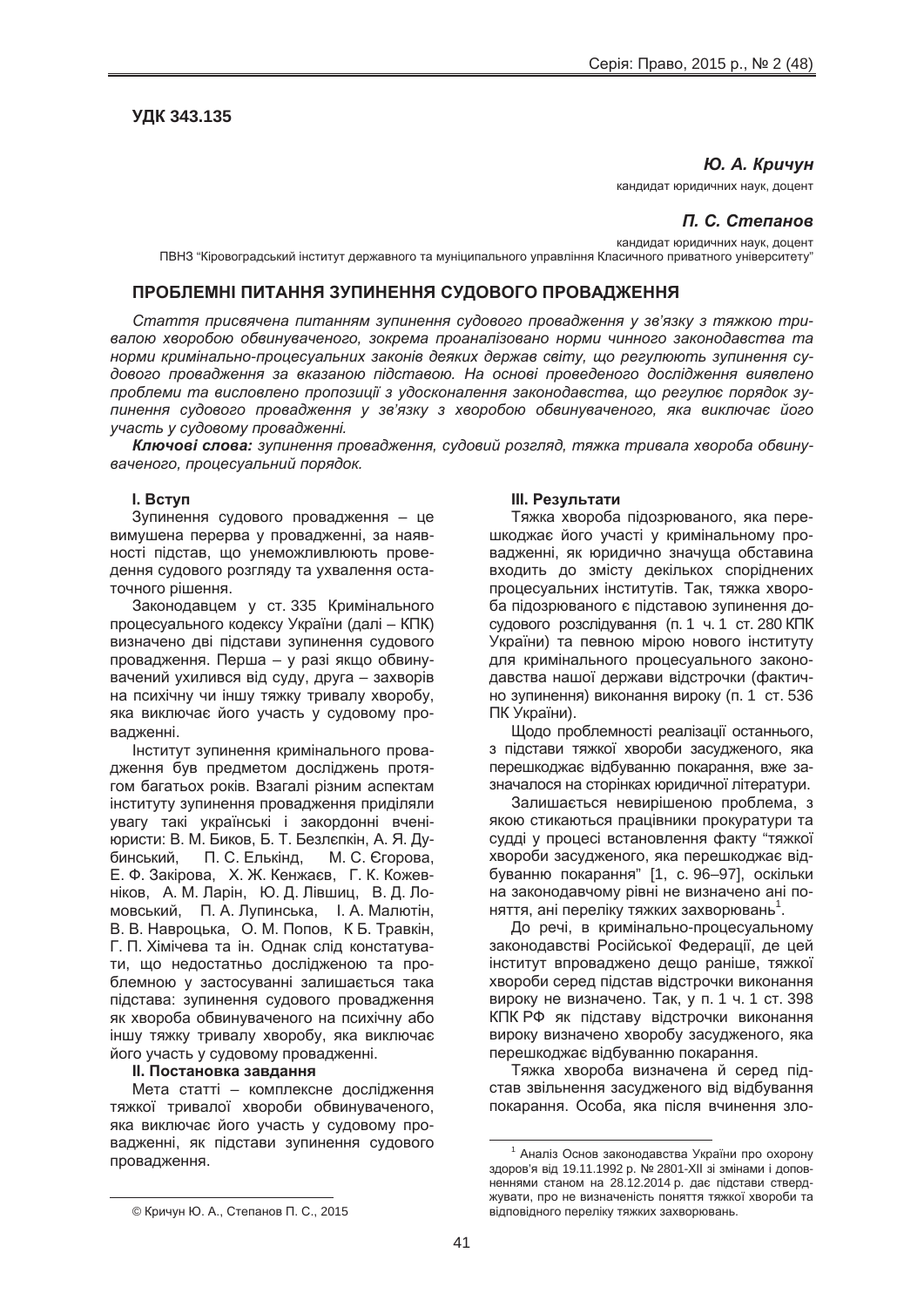чину або постановлення вироку захворіла на тяжку хворобу, що перешкоджає відбуванню покарання, може бути звільнена від покарання або від подальшого його відбування (п. 2 ст. 84 КК України). Задля реалізації цього положення спільним наказом Державного департаменту України з питань виконання покарань і Міністерства охорони здоров'я України від 18.01.2000 р. № 3/6 був затверджений Перелік захворювань, які є підставою для подання в суди матеріалів про звільнення засуджених від подальшого відбування покарання засудженого [2].

Але слід вказати про відсутність жодних згадок у цьому Переліку про тяжку хворобу. Не визначено, які хвороби слід розуміти тяжкими, і в спільному наказі Міністерства юстиції України та Міністерства охорони здоров'я України "Про затвердження Порядку організації надання медичної допомоги засудженим до позбавлення волі" від 15.08.2014 р. № 1348/5/572, який замінив попередній акт [3]. Слід зазначити, що на основі цього Переліку захворювань слідчі та прокурори вирішують питання і про можливість зупинення досудового розслідування у зв'язку з тяжкою хворобою підозрюваного, яка перешкоджає його участі у кримінальному провадженні.

В юридичній літературі зазначалося що цей Перелік створено не стільки для визначення тяжкості хвороби, скільки для визначення того, чи є хвороба, якою хворіє засуджений такою, що може бути перешкодою відбуванню покарання [4, с. 5]. Очевидним є те, що тяжке захворювання не є категорією об'єктивною, на відміну, наприклад, від: важкого психічного порушення: важкого стану; важкого протікання захворювання. Водночас навіть за наявності захворювання обвинуваченого визначеного у переліку не обов'язково повинна відбувається зупинка судового провадження. Провадження зупиняється лише в тому випадку, коли захворювання обвинуваченого виключає його участь у судовому провадженні. Це положення є справедливим і логічним, оскільки відновлення судового провадження повинно відбуватися після медичного висновку про нормалізацію стану особи та висновку суду про можливість особи брати участь у судовому провадженні, а не після повного й остаточного одужання особи.

Аналіз процесуального законодавства деяких держав свідчить про неоднозначність підходів щодо наявності тяжкого захворювання як підстави зупинення судового провадження.

Так, у ч. 2 ст. 302 КПК Республіки Білорусь, яка передбачає відкладення судового розгляду і зупинення провадження у кримінальній справі серед підстав визначені тимчасовий психічний розлад (захворювання) чи інше захворювання обвинуваченого, що виключають можливість його явки в судове засідання. Розгляд кримінальної справи суд зупиняє до одужання обвинуваченого.

Слід також зазначити, що не визначено тяжке захворювання і серед підстав зупинення досудового провадження за кримінально-процесуальним законодавством країни (ст. 280 КПК Республіки Білорусь) [5].

Відсутня тяжка хвороба як підстава зупинення судового провадження і за кримінально-процесуальним законодавством Федеративної Республіки Німеччини.

Цікавим є положення § 231 aКПК ФНР, яке регулює судовий розгляд при навмисно спровокованій нездатності участі в засіданні. Згідно з абз. 1 цього параграфу, якщо підсудний навмисно і винно привів себе в стан який виключає його здатність участі в засіданні і, таким чином, він свідомо перешкоджає встановленому порядку здійснення або продовження судового розгляду в його присутності, то судовий розгляд, якщо він ще не допитувався щодо обвинувачення, проводиться або продовжується за його відсутності, якщо суд не вважає його присутність необхідною.

У такому разі про розгляд справи за відсутності підсудного суд приймає постанову після заслуховування лікаря як експерта  $(a63. 3 \S 231a)$  [6].

Не згадує тяжке захворювання як підставу зупинення кримінальної справи й законодавець Киргизької Республіки. У ч. 2 ст. 260 КПК, що передбачає відкладення судового розгляду і зупинення кримінальної справи, визначається як підстава зупинення провадження захворювання підсудного, яке виключає можливість його явки в судове засідання [7].

Натомість законодавець Республіки Казахстан серед підстав зупинення досудового розслідування (п. 4 ч. 1 ст. 50 КПК Казахстан) та судового провадження (ч. 1 ст. 304 КПК Казахстан) визначає тимчасовий психічний розлад або інше тяжке захворювання обвинуваченого, посвідчених в передбачені законом порядку<sup>1</sup> [8].

Подібну норму в кримінальному процесуальному законодавстві містять Азербайджанська Республіка (п. 53.1.4. ст. 53 КПК) [9], Республіка Таджикистан (ч. 3 ст. 286 КПК) [10]. та Вірменія, у ст. 295 КПК якої (декрет на зупинку кримінальних судочинств) передбачено: якщо обвинувачений тяжко хворий, суд приймає декрет argumented, щоб зупинити слухання [11].

Схожою з українським кримінально-процесуальним законом є позиція законодавця

 $1$  Не зазнало змін стосовно інституту що розглядається нове законодавство Республіки Казахстан від 01.01.2015 р. http://tengrinews.kz/zakon/docs?ngr= Z970000206\_.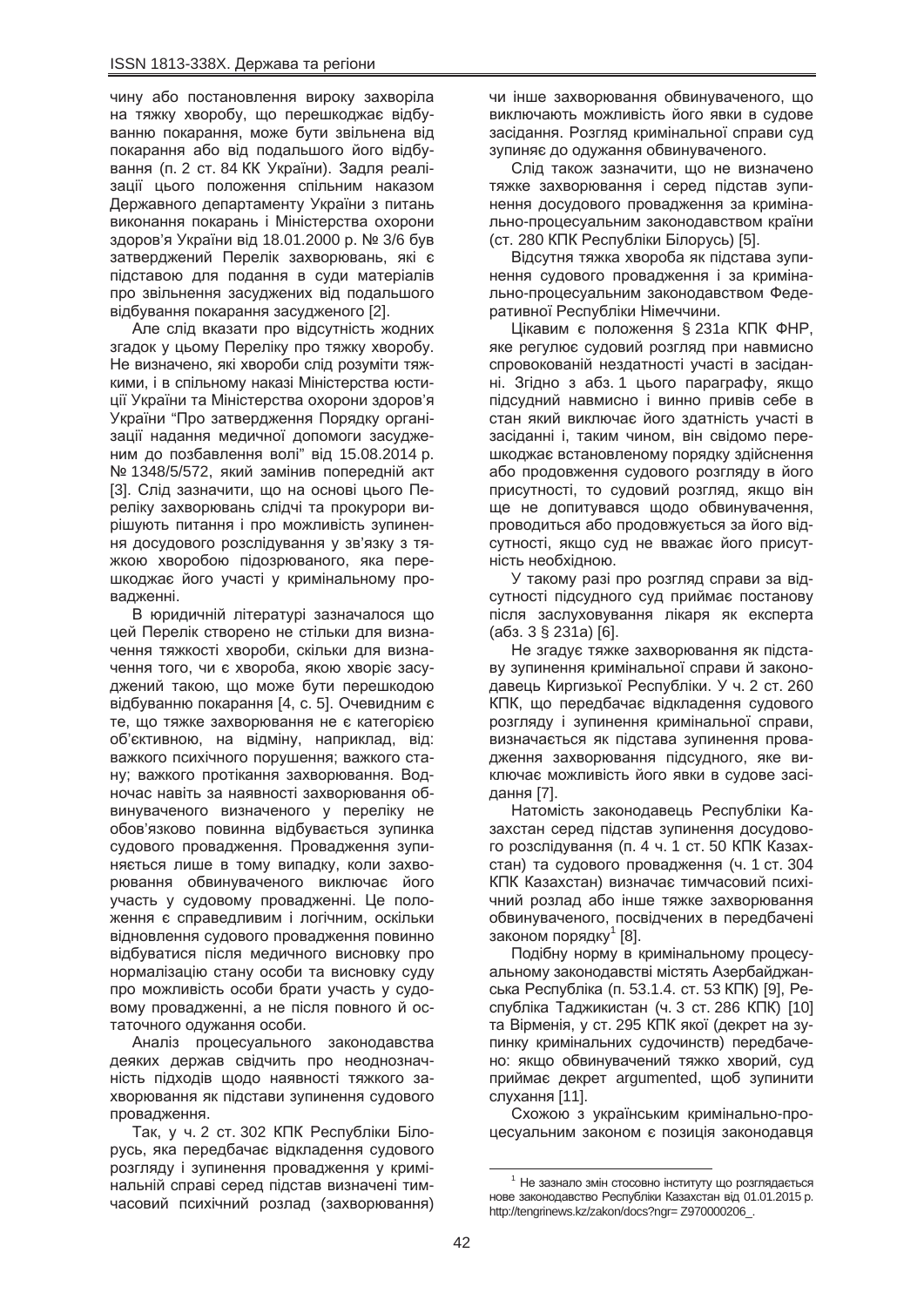Республіки Молдова, згідно з ч. 1 ст. 330 КПК якої, зупинення провадження відбувається у випадку, якщо підсудний страждає на тяжке захворювання, яке перешкоджає його участі у розгляді справи [12]. Але, на відміну від ст. 335 КПК України, в зазначеній статті не визначено, що хвороба повинна бути тривалою. Крім того, вважаємо більш вдалою назву та конструкцію самої статті: "Зупинення і відновлення судового розгляду". Про вищезазначене свідчить зміст ст. 335 КПК України "Зупинення судового провадження", у диспозиції якої хоча і не прямо, але опосередковано передбачаються підстави відновлення судового провадження: "до розшуку або видужання обвинуваченого". У зв'язку з чим пропонуємо відкоригувати назву ст. 335 КПК України та подати її так: "Зупинення і відновлення судового провадження".

До речі, у якому процесуальному документі повинен засвідчуватись висновок про тяжкість захворювання (хвороби), як юридично значущої обставини зупинення судового провадження, закон не визначає. Якщо застосувати аналогію зі ст. 280 КПК України, щодо зупинення досудового розслідування, можна припустити що це медичний висновок.

Проведений аналіз різних поглядів учених доводить, що під медичним висновком розуміють: довідку з медичного закладу про хворобу підозрюваного; довідку лікаря, який працює в медичному закладі, або висновок судово-медичної експертизи; медичний висновок, який може бути виданий лікарем, що працює в медичній установі, або експертна комісієя лікарів [13, с. 170].

Аналіз законодавства деяких держав свідчить про те, що формою відповідного медичного висновку про неможливість продовження як досудового розслідування, так і судового провадження за підстави тимчасового захворювання особи можуть бути від чітко невизначених до прямо визначеного виключно судово-медичного висновку державної медичної установи.

Так, до першої групи належать кримінальні процесуальні закони Республіки Білорусь, Республіки Казахстан тощо. Чітко визначено, що це повинен бути судово-медичний висновок у КПК Республіки Таджикистан. Про те, що це має бути виключно судово-медичний висновок і виключно державного медичного закладу, є пряма вказівка безпосередньо в ч. 4 ст. 287.1 КПК Республіки Молдова.

Вважаємо більш прагматичною позицію щодо виключно медичного висновку державного медичного закладу. У зв'язку з чим слід підтримати М. С. Єгорову, на думку якої, гарантією виключення довільного підходу до вирішення питання про зупинення провадження у кримінальній справі могло б стати положення про обов'язковість висновку судово-медичної експертизи лікарів [14]. На те, що це повинен бути висновок комісії лікарів, вказує і російський дослідник проблем удосконалення підстав і умов зупинення досудового розслідування О. М. Попов [15].

# **IV. Висновки**

Підсумовуючи вищевикладене, слід зазначити, що тяжка хвороба підозрюваного, яка перешкоджає його участі у кримінальному провадженні, як юридично значуща обставина входить до змісту декількох споріднених процесуальних інститутів.

Інститут зупинення провадження у справі це єдиний правовий інститут, який у різних галузях права має свої особливості регулювання однорідних суспільних відносин, відповідно до яких відбувається розподіл на субінститути: кримінально-процесуальний, арбітражний та цивільно-процесуальний [14].

Водночас у жодному вітчизняному кодифікованому акті процесуального законодавства, крім кримінального процесуального, не визначено серед підстав зупинення судового провадження саме тяжке захворювання особи. У п. 2 ч. 1 ст. 202 ЦПК України як підстави, що надає право суду зупинити провадження у справі, визначено захворювання сторони, що виключає можливість явки до суду протягом тривалого часу [16]. Згідно з п. 1 ч. 2 ст. 156 Кодексу адміністративного судочинства України, суд має право зупинити провадження у справі в разі захворювання особи, яка бере участь у справі, що перешкоджає прибуттю до суду, якщо її особиста участь буде визнана судом обов'язковою [17].

Натомість, слід зазначити, що в науковій літературі висловлювались та обґрунтовувались пропозиції шодо розширення застосування підстави зупинення провадження й у разі тяжкої хвороби потерпілого [18, с. 187–188; 19, с. 18] та навіть свідка [20, ɫ. 13].

Отже, враховуючи той факт, що на законодавчому рівні не визначено переліку тяжких захворювань, а, як ми зазначали раніше, такого переліку існувати не може, оскільки тяжка хвороба не є категорією об'єктивною, на відміну від тривалого захворювання обвинуваченого, яке виключає його участь у судовому провадженні, вважаємо за необхідне змінити конструкцію ст. 335 КПК України, виключивши термін "тяжку", та подати у такому вигляді: "У разі якщо обвинувачений ухилився від суду або захворів на психічну чи іншу тривалу хворобу, яка виключає його үчасть у судовому провадженні...".

## Список використаної літератури

1. Семенюта І. Проблеми доказування тяжкої хвороби засудженого, яка перешкоджає відбуванню покарання [Електронний ресурс] / І. Семенюта // Науковий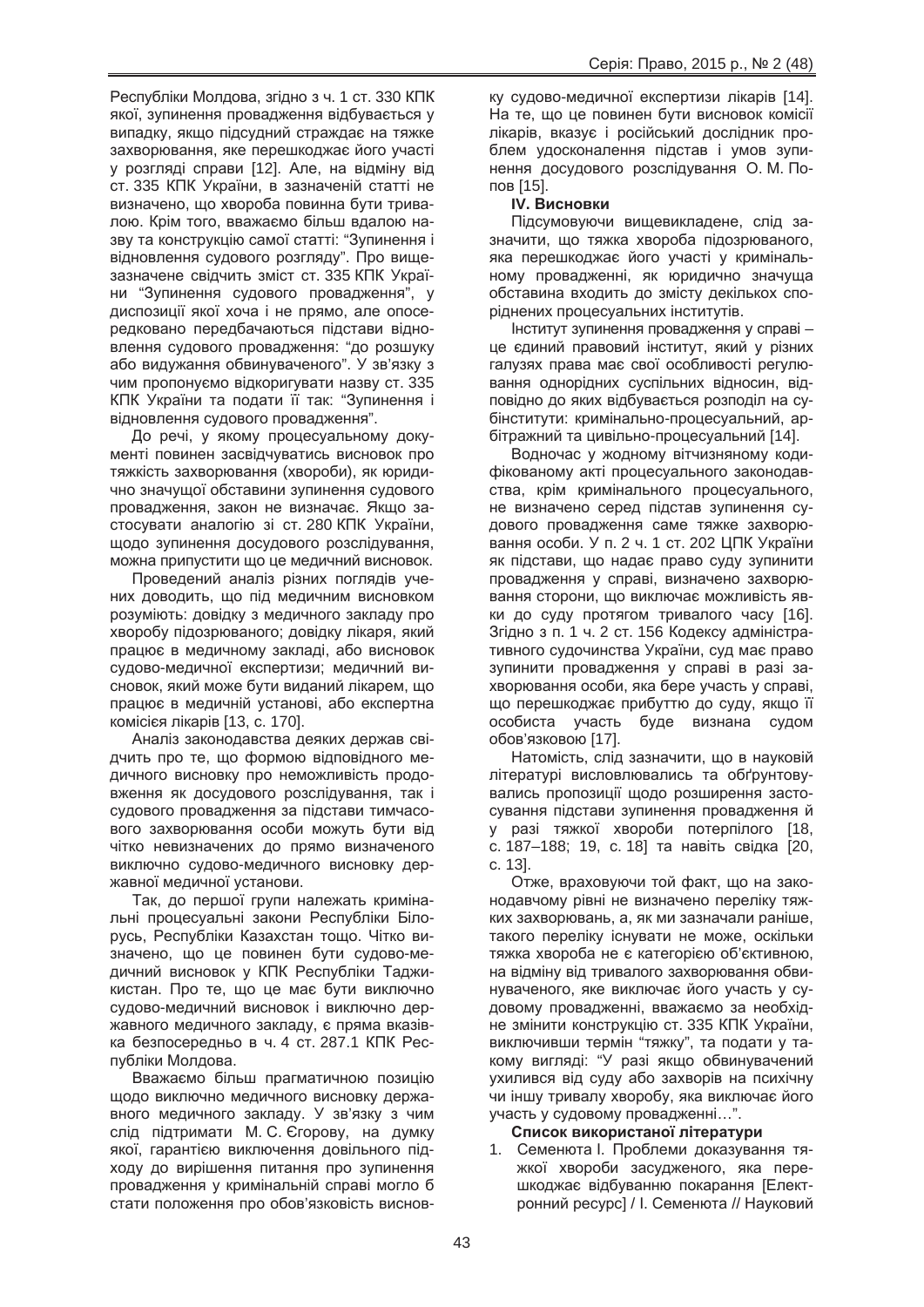часопис Національної академії прокуратури України. – 2014. – № 3. – С. 95–100. – Режим доступу: http://www.chasopysnapu. gp.gov.ua/chasopys/ua/pdf/3-2015/semenuta. pdf.

- 2. Про затвердження нормативно-правових актів з питань медико-санітарного забезпечення осіб, які утримуються в слідчих ізоляторах та установах виконання покарань Державного департаменту України з питань виконання покарань: спільний Наказ Державного департаменту України з питань виконання покарань, Міністерства охорони здоров'я України від 18.01.2000 р. № 3/6 [Електронний ресурс]. – Режим доступу: http:// zakon4.rada.gov.ua/laws/show/z0143-00.
- 3. Про затвердження Порядку організації надання медичної допомоги засудженим до позбавлення волі: спільний Наказ МОЗ України від 15.08.2014 р. № 1348/5/572 [Електронний ресурс]. – Режим достуɩɭ: http://www.moz.gov.ua/ua/portal/dn\_20 140815\_0572\_.html.
- 4. Романов М. В. Звільнення від відбування покарання за хворобою: теоретичні та практичні питання [Електронний ресурс] / М. В. Романов // Теорія і практика правознавства. – 2013. – Вип. 2. – Режим доступу: http://nauka.jur-academy.kharkov. ua/download/ el\_zbirnik/2.2013/36.pdf.
- 5. Уголовно-процессуальный кодекс Республики Беларусь от 24.06.1999 г. с изменениями и дополнениями на 20.03.2013 г. [Електронний ресурс]. – Режим доступу: http://pravo.levonevsky.org/kodeksby/upk/ 20130320index.htm.
- 6. Strafprozessordnung Bundesrepublik Deutschland (StPO): wissenschaftliche und praktische Kommentar und Übersetzung des Textes des Gesetzes [Electronic resource] / Pavel Golovnenkov ; Natalja Spitca. – Potsdam : Universitätsverlag Potsdam, 2012. – 404 s. – Mode of access: https://publishup.uni-potsdam.de/opus4-ubp/ files/6039/sdrs02.pdf.
- 7. Уголовно-процессуальный кодекс Кыргызской Республики 1999 года с изменениями и дополнениями на 22.07.2005 г. [Электронный ресурс]. – Режим доступа: http:// ugolovnykodeks.ru/2011/11/ugolovnoprocessualnyj-kodeks-kyrgyzskoj-respubliki/143/.
- 8. Уголовно-процессуальный кодекс Республики Казахстан от 13.12.1997 г. № 206-I с изменениями и дополнениями по состоянию на 17.11.2014 г. [Электронный ресурс]. – Режим доступа: http://online. zakon.kz/Document/?doc\_id=1008442.
- 9. Уголовно-процессуальный кодекс Азербайджанской Республики от 14.07.2000 г. № 907-ІГ [Электронный ресурс]. – Режим доступа: http://ugolovnykodeks.ru/2011/11/

ugolovno-processualnyj-kodeks-azerbajdzhanskoj-respubliki/37/.

- 10. Уголовно-процессуальный кодекс Республики Таджикистан от 03.12.2009 г. № 564 [Электронный ресурс]. – Режим доступа: https://www.google.com.ua/url?sa=t&rct=j&q =&esrc=s&source=web&cd=1&cad=rja&uact =8&ved=0CBwQFjAA&url=http%3A%2F%2 Fmmk.
- 11. Уголовно-процессуальный кодекс Республики Армении от 01.09.1998 г. № НО-248 [Электронный ресурс]. – Режим доступа: http://ugolovnykodeks.ru/2011/11/ugolovno -processualnyj-kodeks-armenii/166/.
- 12. Уголовно-процессуальный кодекс Республики Молдова от 14.03.2003 г. № 122-XV с изменениями и дополнениями по состоянию на 29.05.2014 г. [Электронный pecypcl. – Режим доступа: http://online. zakon.kz/Document/?doc\_id=30397729#s ub\_id=3140000.
- 13. Тищенко С. В. Порядок зупинення досудового розслідування в зв'язку з тяжкою хворобою підозрюваного / С. В. Тищенко // Науковий вісник Ужгородського національного університету. Серія Право. – 2013. – Вип. 21. – Ч. II. – Т. 3. – С. 168–171.
- 14. Егорова М. С. Институт приостановления производства по уголовному делу и обеспечение прав и законных интересов участников уголовного процесса при реализации его норм : автореф. дис.... канд. юрид. наук: 12.00.09 [Электронный ресурс] / М. С. Егорова. – Волгоград, 2003. – Режим доступа: http://www. dissercat.com/content/institut-priostanovleniya-proizvodstva-po-ugolovnomu-delu-iobespechenie-prav-i-zakonnykhin#ixzz3X1lRGhpG.
- 15. Попов А. М. Проблемы совершенствования оснований и условий приостановления предварительного следствия : автореф. дис. ... канд. юрид. наук: 12.00.09 [Электронный ресурс] / А. М. Попов. – Саратов, 2004. – Режим доступа: http:// www.dissercat.com/content/.
- 16. Цивільний процесуальний кодекс України від 18.03.2004 р. № 1618–IV [Електронний ресурс]. – Режим доступу: http://zakon4.rada.gov.ua/laws/show/1618- 15/page6.
- 17. Кодекс адміністративного судочинства України від 06.07.2005 р. № 2747–IV [Електронний ресурс]. – Режим доступу: http://zakon4.rada.gov.ua/laws/show/2747- 15/page6.
- 18. Элькинд П. С. Толкование и применение норм уголовно-процессуального права / П. С. Элькинд. – Москва: Юрид. лит.,  $1967. - 192$  c.
- 19. Малютін І. А. Підстави та процесуальний порядок зупинення попереднього розслідування : автореф. дис. ... канд. юрид.